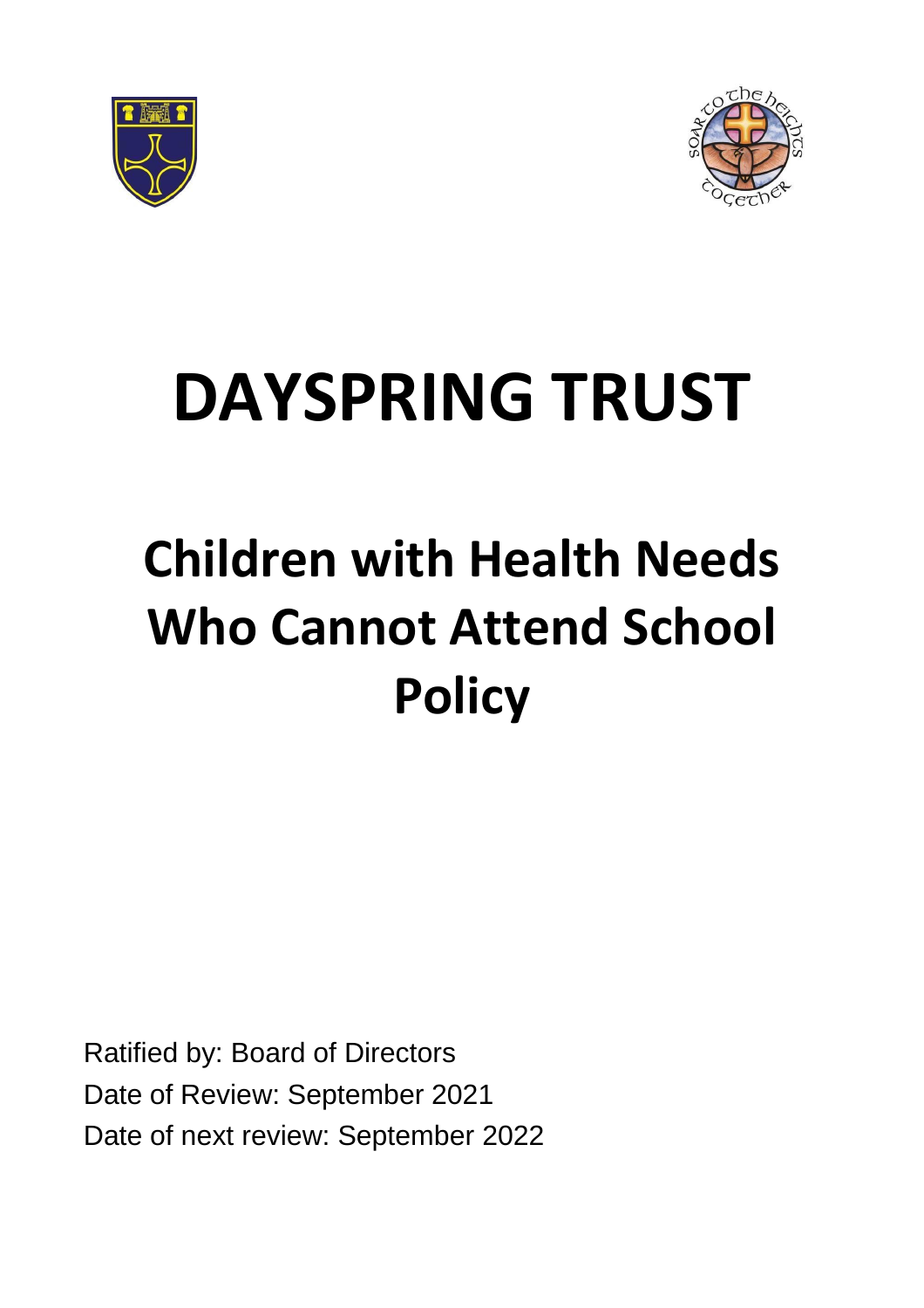The Dayspring Trust aims to serve its community by providing an education of the highest quality within the context of Christian faith and practice. It encourages an understanding of the meaning and significance of faith, and promotes Christian values through the experience it offers to all its pupils. We believe that our Christian values spring from the two great commandments, 'Love God and love your neighbour'. We seek to live this out through the power of the Holy Spirit. St Paul reminds us in Galatians 5.22-23 that the fruit of the Spirit is "Love, joy, peace, patience, kindness, goodness, faithfulness, gentleness and self-control". These are also underpinned by the Old Testament injunction to "Do justly, love mercy and walk humbly with our God" Micah 6.8. These values rooted in the Christian Faith come as a package and we aim to embed them in the life of our academies in a worked out way. We recognise that at times we may highlight particular values to bring them into greater prominence within our academies and these are currently the five values of Forgiveness, Hope, Joy, Perseverance and Wisdom. We believe these values to be in accordance with British values springing from our Judeo-Christian roots. Collective worship will play a major and vital part in assisting with this process of embedding these values in the life of our academies.

The Multi Academy Trust Members and Directors are aware of their responsibilities in law and are committed to the provision of an excellent education within its academies in accordance with our Anglican foundation. This is embraced in our Dayspring Trust vision statement:

- **Forge a supportive and challenging family of academies**
- **Provide excellent education within a strong Christian community**
- **Resource our pupils for wise and generous living**

In addition, each academy also has its own distinctive mission statement, flowing out from the vision statement of the Dayspring Trust.

#### **At Ian Ramsey CE Academy:**

"Together to learn, to grow, to serve."

This is embodied in scripture:

*'Each of you should use whatever gifts you have received to serve others, as faithful stewards of God's grace in its various forms.' 1. Peter 4.10*

#### **At Venerable Bede CE Academy:**

"Soar to the heights together"

This is embodied in scripture: *'But those who hope in the lord will renew their strength. They will soar on wings like eagles; they will run and not grow weary, they will walk and not be faint'. Isaiah 40:31*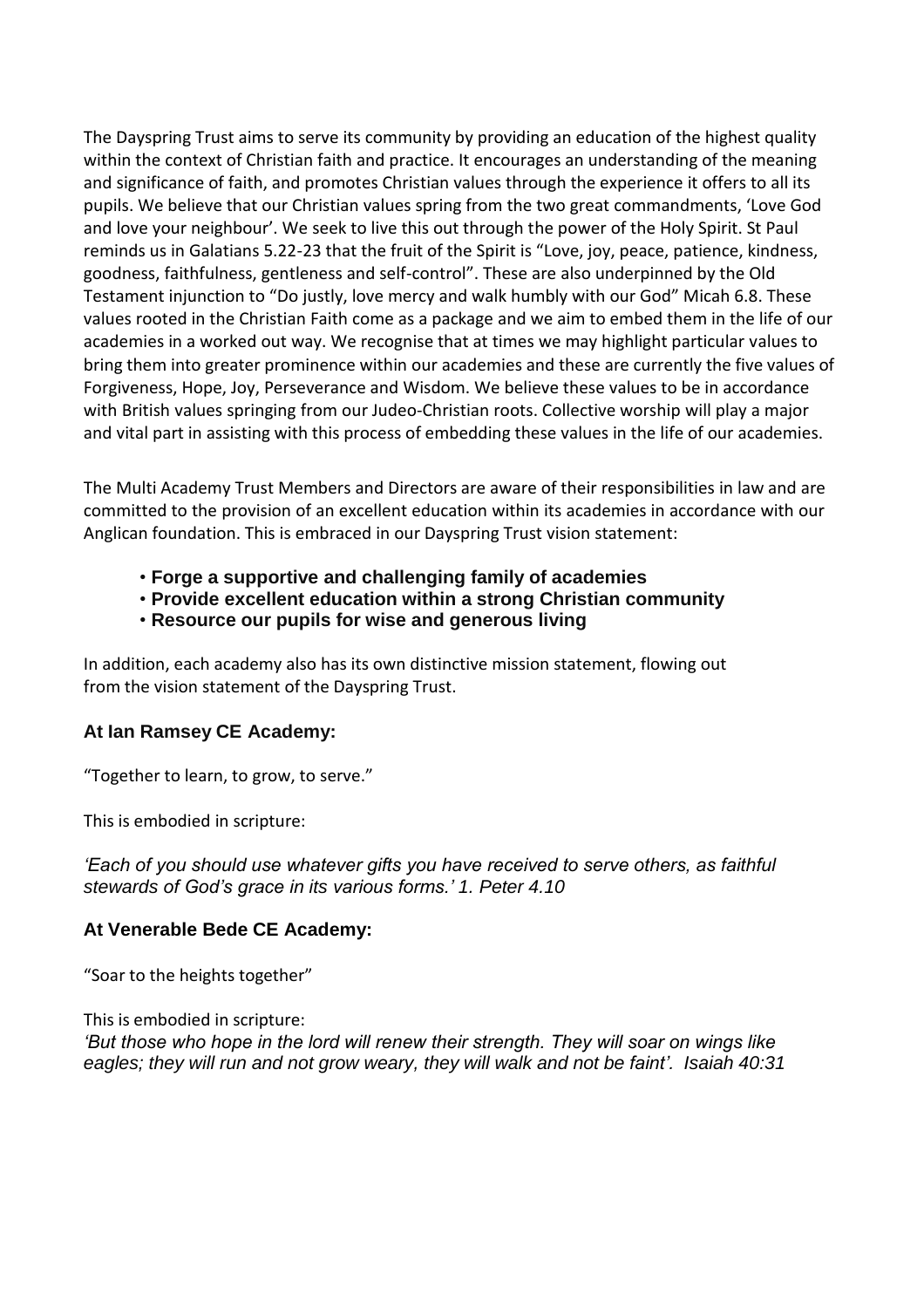### **1.Aims**

This policy aims to ensure that:

- Suitable education is arranged for pupils on roll who cannot attend school either long term or for significant and regular periods of time due to health needs
- Pupils, staff and parents understand what the school is responsible for when this education is being provided by the local authority

## **2. Legislation and guidance**

This policy reflects the requirements of the [Education Act](http://www.legislation.gov.uk/ukpga/1996/56/section/19) 1996.

This policy complies with our funding agreement and articles of association.

### **3. The responsibilities of the Academy**

The academy will attempt to make arrangements to deliver suitable education for pupils who are unable to attend school for health reasons. This will be discussed with parents/carers and the pupil to ensure the most appropriate work is selected. The arrangements will be monitored by the SENDCO working alongside the pastoral and curriculum teams.

Suitable arrangements may include the following (this is not an exhaustive list and will be tailored to suit the needs of the individual pupil):

- Sending work home for the pupil to complete and return
- Setting work online and/or utilising online platforms
- Research tasks
- Project work

The setting of the work will be monitored by the SENDCO working alongside the pastoral and curriculum teams.

#### 4. If the local authority makes arrangements

In cases where the local authority makes arrangements, the academy will:

- Work constructively with the local authority, providers, relevant agencies and parents/carers to ensure the best outcomes for the pupil
- Share information with the local authority and relevant health services as required
- Help make sure that the provision offered to the pupil is as effective as possible and that the child can be reintegrated back into school successfully
- When reintegration is anticipated, work with the local authority to:
	- $\circ$  Plan for consistent provision during and after the period of education outside the school. allowing the pupil to access the same curriculum and materials that they would have used in school as far as possible
	- o Enable the pupil to stay in touch with school life (e.g. through newsletters, emails, invitations to school events or internet links to lessons from their school)
	- o Create individually tailored reintegration plans for each child returning to school
	- o Consider whether any reasonable adjustments need to be made